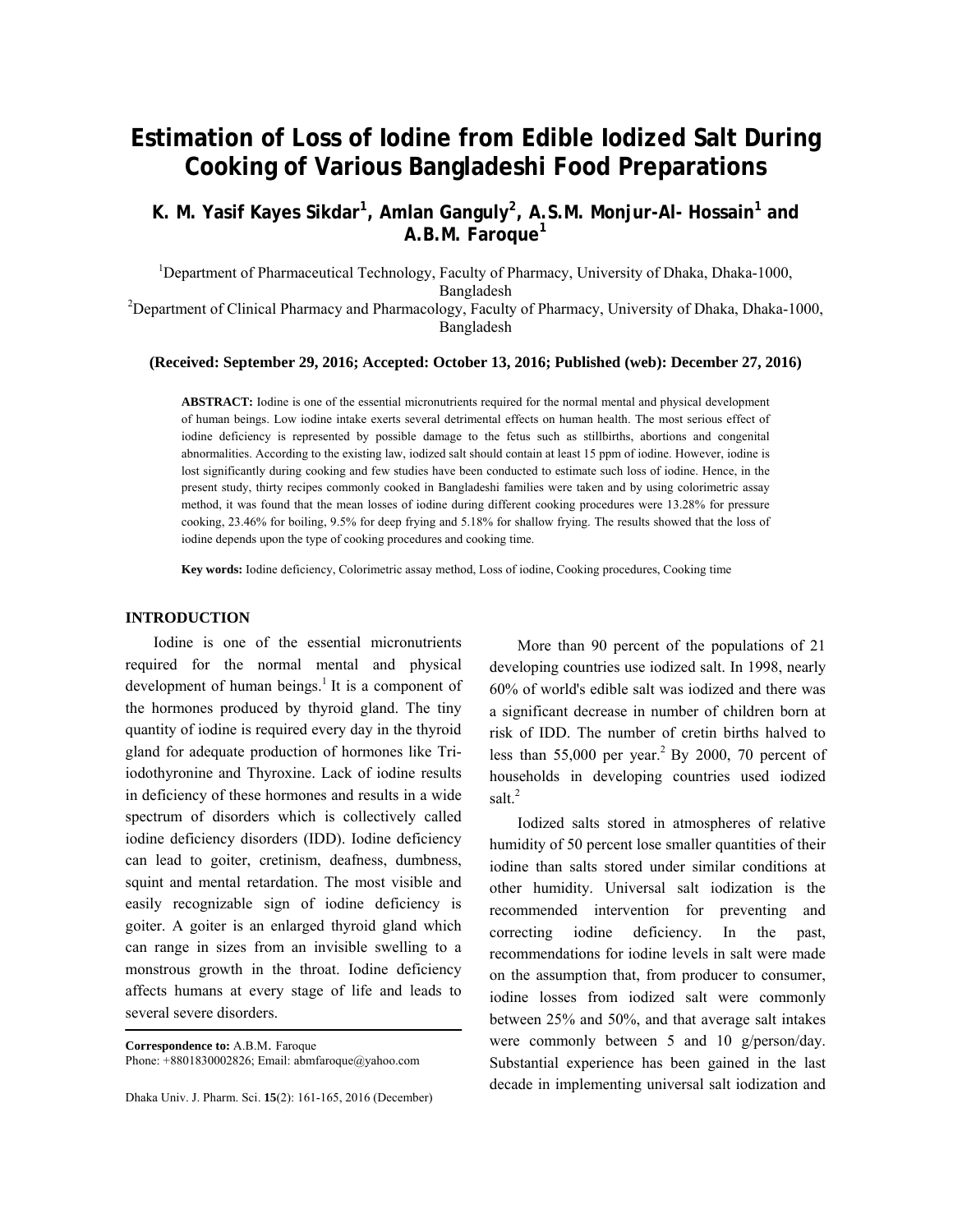assessing its impact on iodine deficiency disorders (IDD). A major achievement is the spectacular reduction of IDD in countries that have implemented universal salt iodization.<sup>3</sup>

 About 90% of iodine comes from food while 10% from water.<sup>4</sup> There are several regions in the world which have environmental iodine deficiency. Environmental iodine deficiency is caused when iodine present in the upper crust of earth is leached out by heavy rains, repeated flooding and glaciations.<sup>5</sup> The most commonly used method of prophylaxis against iodine deficiency is via fortification of salt with iodine.<sup>6</sup> At the beneficiary level iodized salt containing 15 ppm of iodine is supplied. However, still iodine deficiency is observed in mass populations. Hence, a systematic study is undertaken with the objective to assess the loss of iodine during different cooking procedures in various Bangladeshi food preparations.

# **MATERIALS AND METHODS**

 **Reagents.** Cerric Ammonium Sulfate salt was found from Finoric LLC. Arsenous Oxide was found from American Elements. Other reagents were found from Pharmaceutical Technology Lab, Dhaka University.

**Preparation of sample.** Some Bangladeshi food recipes were prepared in the kitchen using different cooking procedures like- (1) Pressure cooking, (2) Shallow frying, (3) Deep frying, and (4) Boiling. All of the raw ingredients were used for preparation of each recipe that was collected and a sample was drawn from them for estimation of their iodine content. This constituted the control group 'A'. The raw ingredients were cooked. A sample was drawn from cooked food, which was constituted the experimental group 'B'. This procedure was repeated for all the recipes. Equal amounts of sample A and sample B were collected in triplicates for iodine estimation. Samples of 250 mg of A and B were taken in triplicate in Pyrex test tubes (15 x 125 mm). Then 0.3 mL of sodium carbonate was added. The contents were dried at 110°C temperature. The contents were then transferred to a thermostatically controlled muffle furnace and were burned to ashes at

**Preparation of standard curve for Potassium Iodate solution.** Various concentration of Potassium Iodate  $(KIO_3)$  solutions were taken in different test tubes. Then 1 mL of Cerric Ammonium Sulfate solution and then 5 mL of Arsenous Acid solution were taken in each test tube. The solutions of Cerric Ammonium Sulfate and Potassium Iodate turned colorless after addition of Arsenous Acid solution in each test tube. Then the absorbance of these solutions was measured in UV-VISIBLE Spectrophotometer at the wave length of 415.5nm. The standard curve was found which is given in Figure 1.

 $600^{\circ}$  C for 2 hours.<sup>7</sup>



Figure 1. Absorbance Vs concentration curve of  $KIO<sub>3</sub>$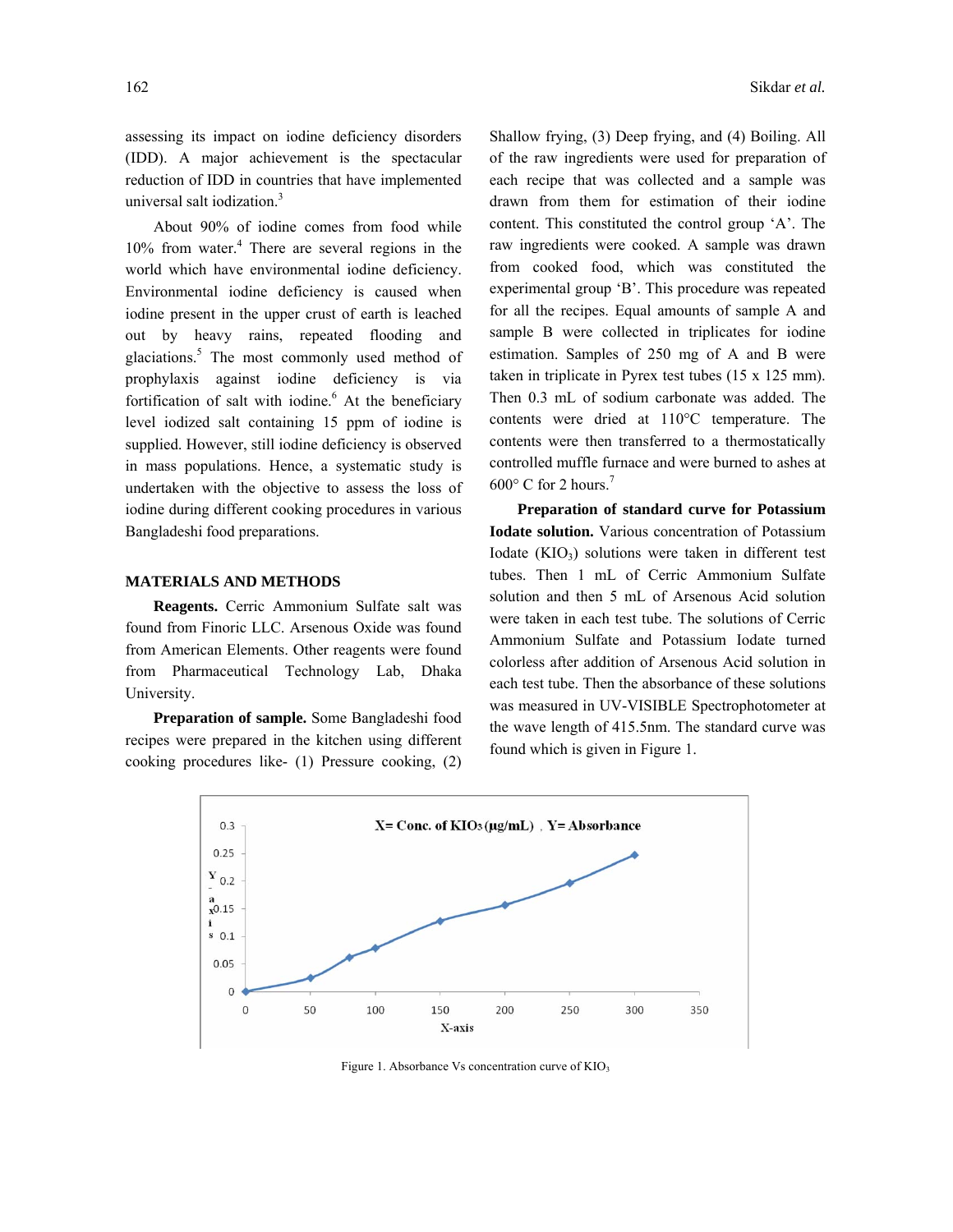From this standard curve, a straight line equation was found. The equation was,  $y = 0.0008x - 0.002$ , which was comparable with the straight line equation  $y=mx+c$ . The regression coefficient was,  $R^2=0.994$ .

**Determination of iodine.** Colorimetric method was used for the analysis of iodine content in the food samples. Iodine measurement in biological samples is carried out almost exclusively by an ageold kinetic spectrophotometric method called the Sandell–Kolthoff reaction.<sup>8</sup> The reduction of yellow  $Ce(IV)$  by As(III) to colorless  $Ce(III)$  is normally very slow. This reaction is catalyzed by trace amounts of iodide. The reaction follows the following scheme:

$$
2Ce^{4+} + 2I^- \rightarrow 2Ce^{3+} + I_2
$$

$$
As^{3+} + I_2 \rightarrow As^{5+} + 2I^-
$$

 The difference in iodine content of samples between the control groups and the experimental groups were estimated during different cooking procedures of: 1) pressure cooking, 2) shallow frying, 3) deep frying, and 4) boiling.<sup>7</sup>

 From the standard curve equation of Potassium Iodide, iodine content of food in microgram per mL of various food preparations before and after cooking was calculated from the following equation:

 $y = 0.0008x - 0.002$ 

Where,  $y =$  Absorbance of the sample and  $x =$ Amount of iodine in microgram per milliliter.

 The loss of iodine after cooking in percentage was calculated from following equation–<sup>9</sup>

Loss of iodine in percentage  $(\%) = [(\text{Mean})$ Iodine content of uncooked sample- Mean Iodine content of cooked sample) / Mean Iodine content of uncooked sample] x 100%.

#### **RESULTS AND DISCUSSION**

 The results of iodine content of raw and cooked samples which were taken in triplicates were computed and the loss of iodine during cooking of different food preparations was calculated. This is represented in table 1.

 It was found that the percent loss of iodine ranged from 3.06% (Taki Fish Curry) to 27.89% (Masoori Dal) during pressure cooking, 14.33% (Chicken) to 32.58% (Milk) during boiling, 4.72% (Cauliflower Bhaji) to 14.42% (Bean Bhaji) during deep frying and 2.20% (Scrambled Egg) to 7.33% (Potato Bhatta) during shallow frying.

 The mean losses of iodine during different cooking procedures used were pressure cooking, 13.28%, boiling, 23.46%, deep frying, 9.5% and shallow frying, 5.18%.

 Iodine content of kitchen salt was also measured for the purpose of measuring the loss of iodine during cooking of various Bangladeshi food preparations. It was observed that iodine content in a new and freshly opened pack of salt is more than a pack which was opened 1 or 2 weeks before. Some data are given in table 2.

 In the present study, the loss of iodine during cooking was assessed. The minimum loss of iodine was found during shallow frying (2.20% to 7.33%) while maximum loss of iodine was found during boiling (14.33% to 32.58%). This could be due to the fact that during boiling, water was used for cooking the food. Salt is hygroscopic in nature and soluble in water. Hence, it absorbed water and the iodine present in the salt was leached out and lost during boiling. But water was not required as a cooking medium during shallow frying, so loss of iodine during boiling was more than during shallow frying.

 From table 2 we found that the loss of iodine was ranged from 3.06% (Taki Fish Curry) to 27.89% (Masoori Dal) during pressure cooking, ranged from 14.33% (chicken) to 32.58% (milk) during boiling, during deep frying ranged from 4.72% (Cauliflower Bhaji) to 14.42% (Bean Bhaji) and ranged from 2.20% (Scrambled egg) to 7.33% (Potato Bhatta) during shallow frying. From this measurement it was observed that in cooking by same procedure, loss of iodine varied from a small amount to a large amount. This may be due to the fact that there is a strong possibility of complex formation of iodine with different food ingredients during cooking. So the variation of loss of iodine from different food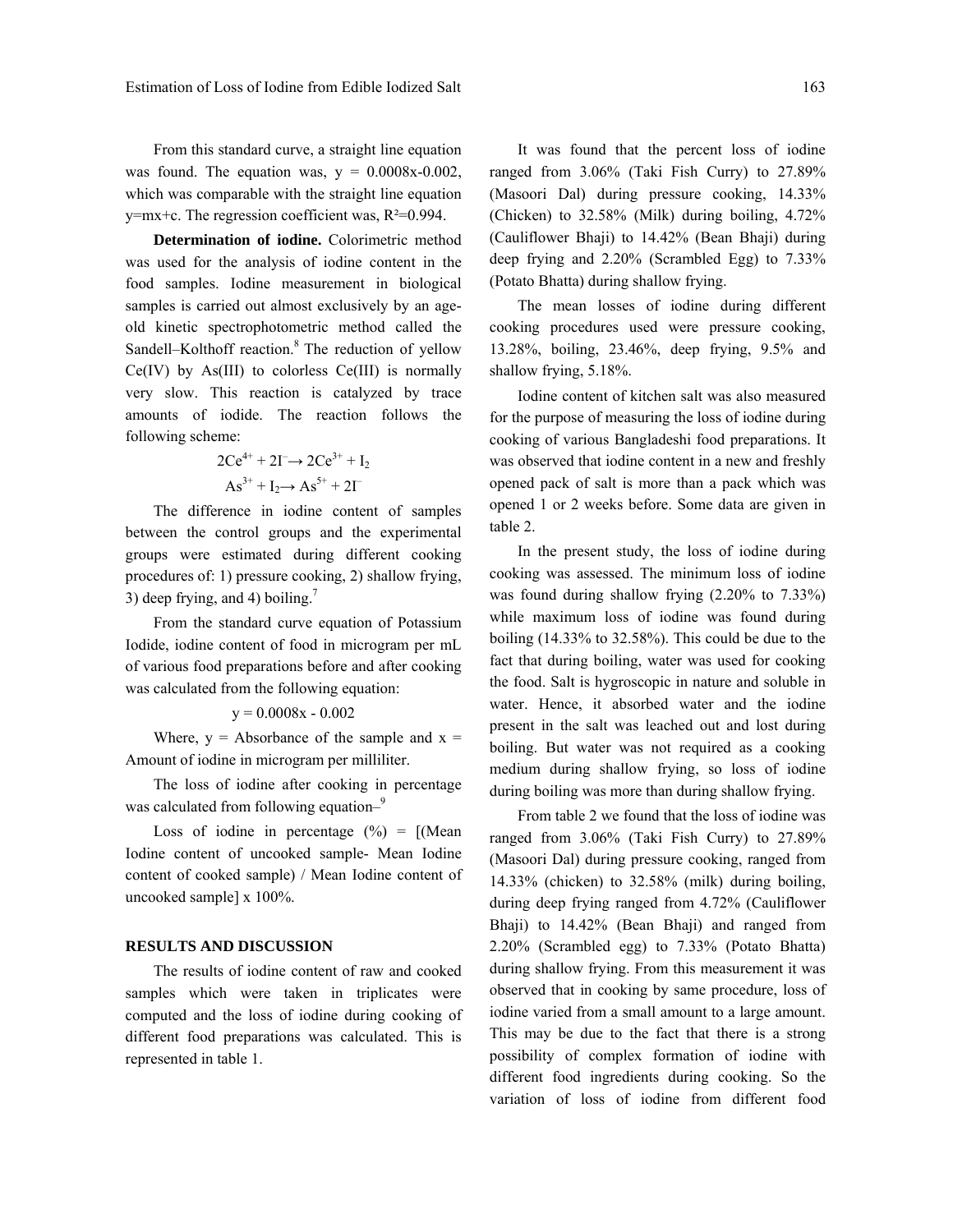samples in a same cooking procedure was observed. Besides, the total cooking time and cooking time of salt were different from sample to sample. Total time of cooking and cooking time of salt were higher in boiling (50 and 20 min in chicken curry) where the

total cooking time and cooking time of salt were lower in shallow frying (3 and 2 min in scrambled egg). It may be another reason for the variation of loss of iodine during cooking by same procedure.

**Table 1. The mean loss of iodine during different cooking procedures.** 

| Cooking procedures | Sample              | Total<br>cooking<br>time | Cooking<br>time of salt | $(\%)$ Loss of<br>iodine<br>during cooking | Mean $(\% )$ loss of iodine<br>during different cooking<br>procedures |
|--------------------|---------------------|--------------------------|-------------------------|--------------------------------------------|-----------------------------------------------------------------------|
| Pressure cooking   | Prawn Curry         | 30 min                   | 15 min                  | 8.22                                       | 13.28                                                                 |
|                    | Beef Vuna           | 45 min                   | 25 min                  | 24.6                                       |                                                                       |
|                    | Masoori Dal         | 35 min                   | $25$ min                | 27.89                                      |                                                                       |
|                    | Mugh Dal            | 35 min                   | $20 \text{ min}$        | 21.68                                      |                                                                       |
|                    | Mutton              | 45 min                   | $20 \text{ min}$        | 12.92                                      |                                                                       |
|                    | CholaVuni           | 35 min                   | $20 \text{ min}$        | 19.30                                      |                                                                       |
|                    | Rui Fish Curry      | 30 min                   | 15 min                  | 12.70                                      |                                                                       |
|                    | Tilapia Curry       | 30 min                   | $15 \text{ min}$        | 8.03                                       |                                                                       |
|                    | Hilsa Fish Curry    | 35 min                   | $10 \text{ min}$        | 6.14                                       |                                                                       |
|                    | Mola Fish Curry     | 25 min                   | $15 \text{ min}$        | 10.11                                      |                                                                       |
|                    | Puti Fish Curry     | 30 min                   | $15$ min                | 10.54                                      |                                                                       |
|                    | Taki Fish Curry     | $25 \text{ min}$         | $10 \text{ min}$        | 3.06                                       |                                                                       |
|                    | Koi Fish Curry      | 35 min                   | $15 \text{ min}$        | 12.02                                      |                                                                       |
|                    | Pumpkin Curry       | 30 min                   | 15 min                  | 8.75                                       |                                                                       |
| <b>Boiling</b>     | Chicken Curry       | $50$ min                 | $20 \text{ min}$        | 14.33                                      | 23.46                                                                 |
|                    | Milk                | 15 min                   | $15$ min                | 32.58                                      |                                                                       |
| Deep frying        | Vuni Khichuri       | 45 min                   | 20 min                  | 11.20                                      | 9.5                                                                   |
|                    | Red Spinach Bhaji   | 20 min                   | 5 min                   | 5.17                                       |                                                                       |
|                    | Pui Spinach Bhaji   | $20 \text{ min}$         | 7 min                   | 8.19                                       |                                                                       |
|                    | Cabbage Bhaji       | $25 \text{ min}$         | 5 min                   | 5.34                                       |                                                                       |
|                    | Cauliflower Bhaji   | 25 min                   | 5 min                   | 4.72                                       |                                                                       |
|                    | Spinach Bhaji       | $25$ min                 | $10 \text{ min}$        | 11.25                                      |                                                                       |
|                    | Aubergine Bhaji     | 30 min                   | $10 \text{ min}$        | 9.12                                       |                                                                       |
|                    | Cabbage Bhaji       | 30 min                   | 8 min                   | 11.74                                      |                                                                       |
|                    | Bean Bhaji          | 35 min                   | $10 \text{ min}$        | 14.42                                      |                                                                       |
|                    | Bele Fish Bhaji     | 30 min                   | $10 \text{ min}$        | 10.68                                      |                                                                       |
|                    | Potato Chop         | 8 min                    | 8 min                   | 12.68                                      |                                                                       |
| Shallow frying     | Potato Bhatta       | $10 \text{ min}$         | 7 min                   | 7.33                                       | 5.18                                                                  |
|                    | Green Banana Bhatta | $10 \text{ min}$         | 5 min                   | 6.02                                       |                                                                       |
|                    | Scrambled Egg       | 3 min                    | 2 min                   | 2.20                                       |                                                                       |

#### **Table 2. Iodine content of marketed table salts that were used during cooking.**

| Code of used<br>local iodized<br>salt | Claimed amount of<br>iodine content $(\mu g)$ | Amount of iodine<br>content $(\mu g)$ just after<br>opening the salt packet | Amount of jodine content<br>$(\mu g)$ one week later | Amount of jodine content<br>$(\mu g)$ two weeks later |
|---------------------------------------|-----------------------------------------------|-----------------------------------------------------------------------------|------------------------------------------------------|-------------------------------------------------------|
| Brand 1                               | 20-50                                         | 35.375                                                                      | 28.875                                               | 13.75                                                 |
| Brand 2                               | 20-50                                         | 29.125                                                                      | 22.5                                                 | 15.375                                                |
| Brand 3                               | $20 - 50$                                     | 32.5                                                                        | 24.25                                                | 175                                                   |